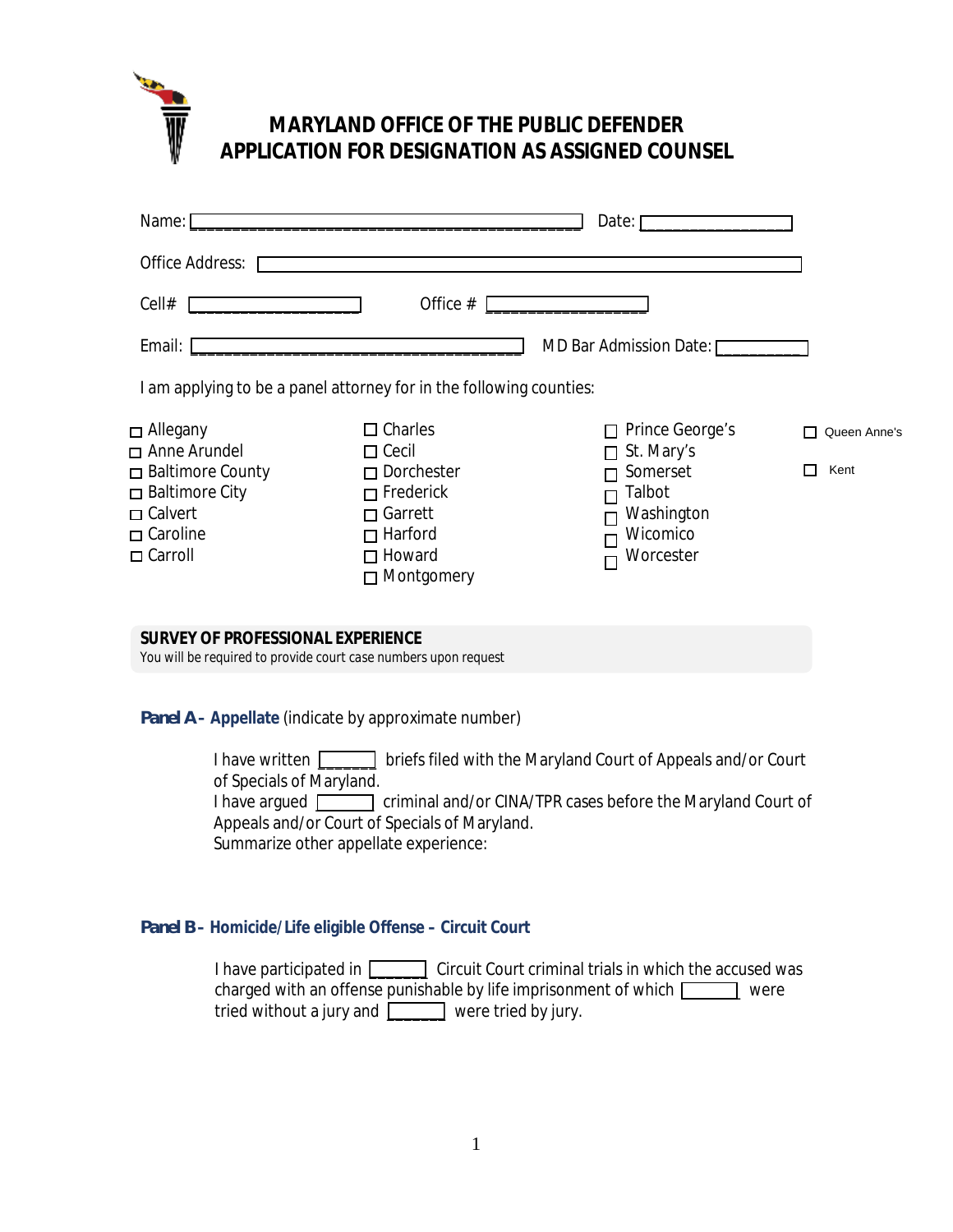## *Panel C* **– Felony Offenses – Circuit Court**

I have participated in **EXECUTE:** Circuit Court criminal trials in which the accused was charged with a non-capital offense of which **[1000 ]** were tried without a jury and were tried by jury.

#### *Panel D* **– District Court**

I have participated in **District Court and/or Traffic Court trials.** 

## *Panel E* **– Juvenile**

I have represented juveniles in the Circuit Court in  $\Gamma$   $\Gamma$  iuvenile delinquency proceedings. On a separate document, please state the specific jurisdictions where these proceedings were held.

## *Panel F* **– Parental Defense (CINA/TPR)**

I have represented parents/children/local department in the Circuit Court in \_\_\_\_\_\_\_ CINA proceedings and \_\_\_\_\_\_\_ matters involving Termination of Parental rights. I have provided legal representation in  $\Box$  family court matters involving custody/visitation/adoption.

## *Panel G* **– Post Conviction**

| a jury trial or court trial. Of those cases<br>went to a hearing, and $\Box$ |  |  |  |  |
|------------------------------------------------------------------------------|--|--|--|--|
| were resolved/negotiated prior to a hearing.                                 |  |  |  |  |
|                                                                              |  |  |  |  |

| I have represented [                    | clients who have sought post-conviction relief following |
|-----------------------------------------|----------------------------------------------------------|
| a quilty plea. Of those cases $\square$ | went to a hearing, and $\Box$<br>were                    |
| resolved/negotiated prior to a hearing. |                                                          |

| Do you speak a second language other than English? $\bigcap_{\text{ves}}$ $\bigcap_{\text{no}}$ |  | $\cdot$ no |  |
|-------------------------------------------------------------------------------------------------|--|------------|--|
|-------------------------------------------------------------------------------------------------|--|------------|--|

Have you ever been the subject of disciplinary action by the Attorney Grievance Committee of the Maryland Court of Appeals or similar action in another state?  $\int$  yes  $\bigcap$  no

If yes, please provide the year and state where the action occurred. |

Also, please state any experience in immigration related matters.